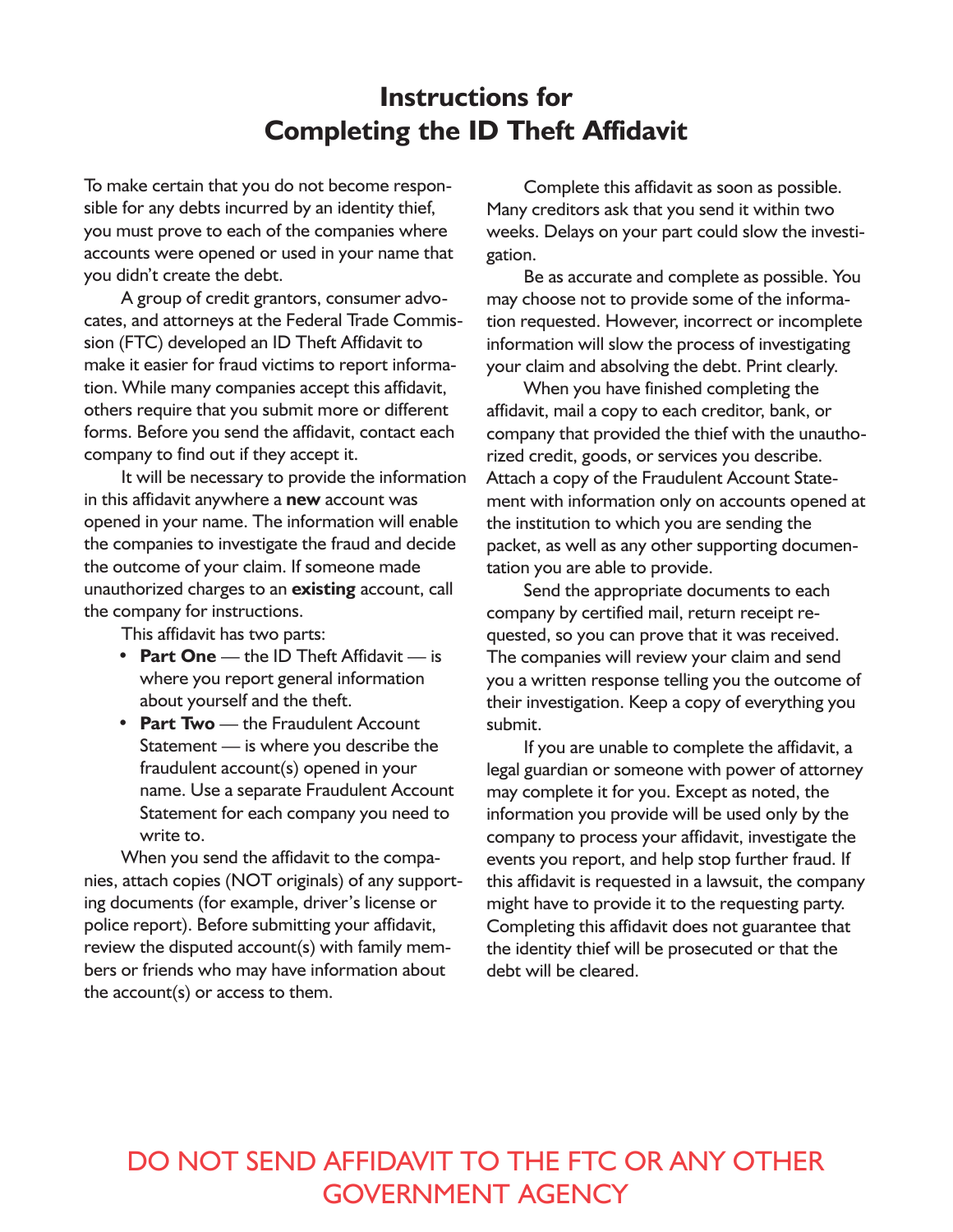If you haven't already done so, report the fraud to the following organizations:

- 1. Any one of the nationwide consumer reporting companies to place a fraud alert on your credit report. Fraud alerts can help prevent an identity thief from opening any more accounts in your name. The company you call is required to contact the other two, which will place an alert on their versions of your report, too.
	- **Equifax:** 1-800-525-6285; www.equifax.com
	- **Experian:** 1-888-EXPERIAN (397-3742); www.experian.com
	- **TransUnion:** 1-800-680-7289; www.transunion.com

In addition to placing the fraud alert, the three consumer reporting companies will send you free copies of your credit reports, and, if you ask, they will display only the last four digits of your Social Security number on your credit reports.

2. The security or fraud department of each company where you know, or believe, accounts have been tampered with or opened fraudulently. Close the accounts. Follow up in writing, and include copies (NOT originals) of supporting documents. *It's important to notify credit card companies and banks in writing.* Send your letters by certified mail, return receipt requested, so you can document what the company received and when. Keep a file of your correspondence and enclosures.

When you open new accounts, use new Personal Identification Numbers (PINs) and

passwords. Avoid using easily available information like your mother's maiden name, your birth date, the last four digits of your Social Security number or your phone number, or a series of consecutive numbers.

- 3. Your local police or the police in the community where the identity theft took place to file a report. Get a copy of the police report or, at the very least, the number of the report. It can help you deal with creditors who need proof of the crime. If the police are reluctant to take your report, ask to file a "Miscellaneous Incidents" report, or try another jurisdiction, like your state police. You also can check with your state Attorney General's office to find out if state law requires the police to take reports for identity theft. Check the Blue Pages of your telephone directory for the phone number or check www.naag.org for a list of state Attorneys General.
- 4. The Federal Trade Commission. By sharing your identity theft complaint with the FTC, you will provide important information that can help law enforcement officials across the nation track down identity thieves and stop them. The FTC also can refer victims' complaints to other government agencies and companies for further action, as well as investigate companies for violations of laws that the FTC enforces.

You can file a complaint online at **www.consumer.gov/idtheft**. If you don't have Internet access, call the FTC's Identity Theft Hotline, toll-free: 1-877-IDTHEFT (438-4338); TTY: 1-866-653-4261; or write: Identity Theft Clearinghouse, Federal Trade Commission, 600 Pennsylvania Avenue, NW, Washington, DC 20580.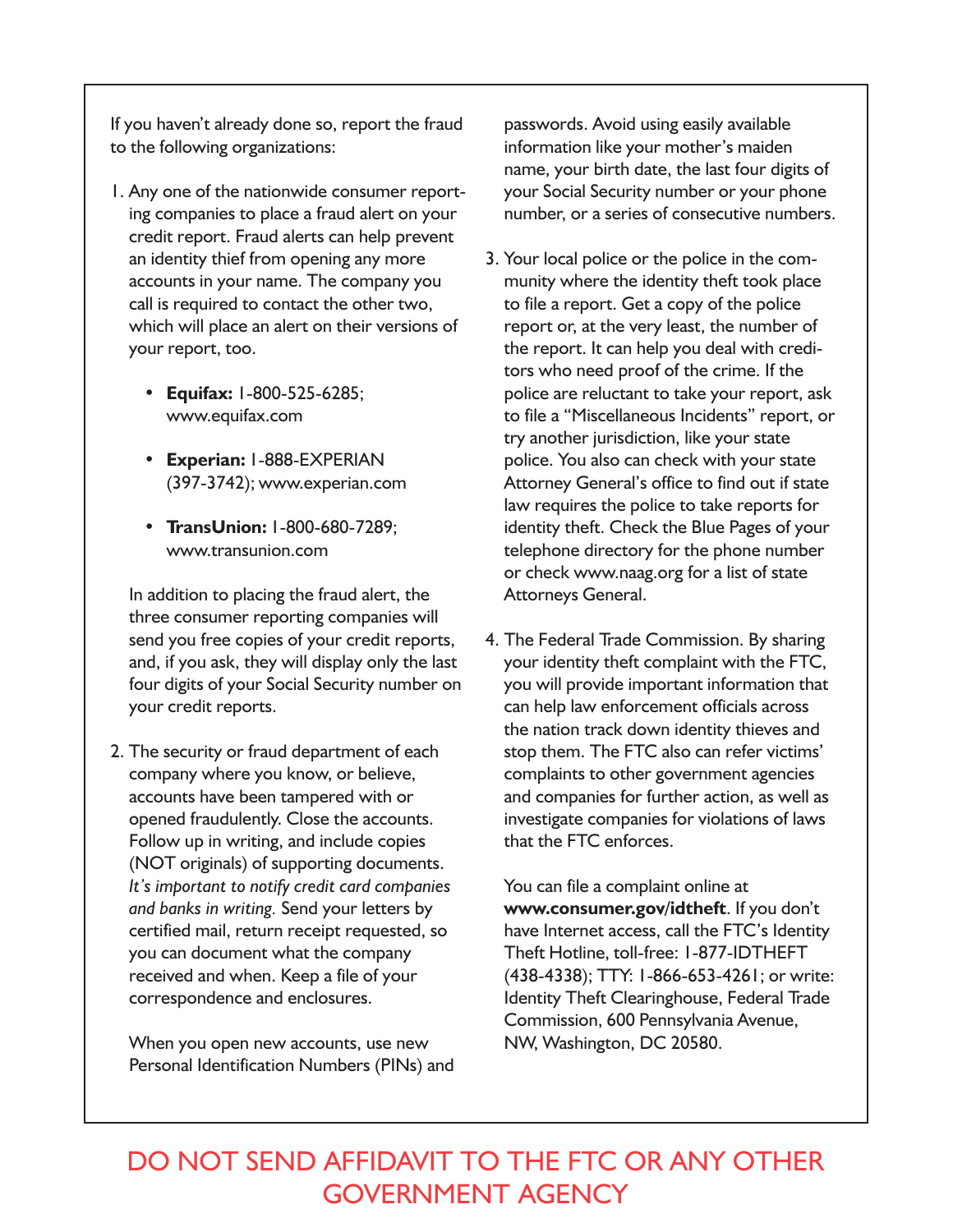## **ID Theft Affidavit**

|     |                                                                                                  | (First)                                                 | (Middle)                                                                            | (Last) | ( r., Sr.,    ) |  |  |  |  |
|-----|--------------------------------------------------------------------------------------------------|---------------------------------------------------------|-------------------------------------------------------------------------------------|--------|-----------------|--|--|--|--|
| (2) | (If different from above) When the events described in this affidavit took place, I was known as |                                                         |                                                                                     |        |                 |  |  |  |  |
|     | (First) (Middle)                                                                                 |                                                         | (Last)                                                                              |        | (Ir., Sr., III) |  |  |  |  |
| (3) |                                                                                                  | My date of birth is $\frac{1}{\text{(day/month/year)}}$ |                                                                                     |        |                 |  |  |  |  |
| (4) |                                                                                                  |                                                         | My Social Security number is <b>Exercise 2018</b> and the second security number is |        |                 |  |  |  |  |
| (5) | My driver's license or identification card state and number are                                  |                                                         |                                                                                     |        |                 |  |  |  |  |
| (6) |                                                                                                  |                                                         |                                                                                     |        |                 |  |  |  |  |
|     |                                                                                                  |                                                         |                                                                                     |        |                 |  |  |  |  |
| (7) |                                                                                                  |                                                         |                                                                                     |        |                 |  |  |  |  |
| (8) | (If different from above) When the events described in this affidavit took place, my address was |                                                         |                                                                                     |        |                 |  |  |  |  |
|     |                                                                                                  |                                                         |                                                                                     |        |                 |  |  |  |  |
|     | (9) I lived at the address in Item 8 from _____________ until<br>(month/year) (month/year)       |                                                         |                                                                                     |        |                 |  |  |  |  |
|     | (10) My daytime telephone number is (10)                                                         |                                                         |                                                                                     |        |                 |  |  |  |  |
|     |                                                                                                  |                                                         |                                                                                     |        |                 |  |  |  |  |

GOVERNMENT AGENCY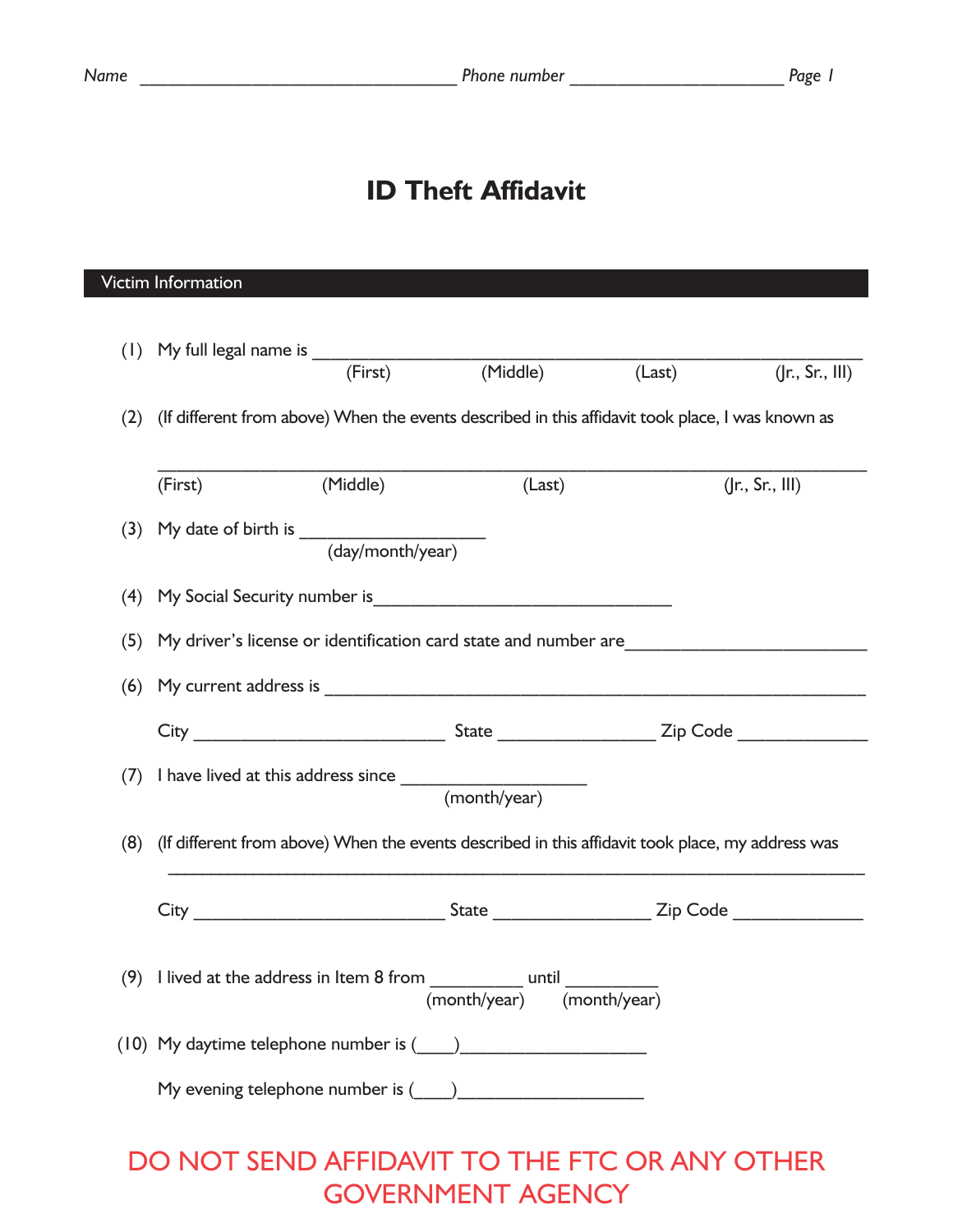#### How the Fraud Occurred

### **Check all that apply for items 11 - 17:**

- $(11)$  I did not authorize anyone to use my name or personal information to seek the money, credit, loans, goods or services described in this report.
- $(12)$  I did not receive any benefit, money, goods or services as a result of the events described in this report.
- $(13)$   $\Box$  My identification documents (for example, credit cards; birth certificate; driver's license; Social Security card; etc.) were  $\Box$  stolen  $\Box$  lost on or about

(day/month/year)

 $(14)$   $\Box$  To the best of my knowledge and belief, the following person(s) used my information (for example, my name, address, date of birth, existing account numbers, Social Security number, mother's maiden name, etc.) or identification documents to get money, credit, loans, goods or services without my knowledge or authorization:

| Name (if known)                   | Name (if known)                   |
|-----------------------------------|-----------------------------------|
|                                   |                                   |
| Address (if known)                | Address (if known)                |
| Phone number(s) (if known)        | Phone number(s) (if known)        |
| Additional information (if known) | Additional information (if known) |

- $(15)$   $\Box$  I do NOT know who used my information or identification documents to get money, credit, loans, goods or services without my knowledge or authorization.
- $(16)$   $\Box$  Additional comments: (For example, description of the fraud, which documents or information were used or how the identity thief gained access to your information.)

 $\_$  , and the state of the state of the state of the state of the state of the state of the state of the state of the state of the state of the state of the state of the state of the state of the state of the state of the

 $\mathcal{L}_\mathcal{L} = \{ \mathcal{L}_\mathcal{L} = \{ \mathcal{L}_\mathcal{L} = \{ \mathcal{L}_\mathcal{L} = \{ \mathcal{L}_\mathcal{L} = \{ \mathcal{L}_\mathcal{L} = \{ \mathcal{L}_\mathcal{L} = \{ \mathcal{L}_\mathcal{L} = \{ \mathcal{L}_\mathcal{L} = \{ \mathcal{L}_\mathcal{L} = \{ \mathcal{L}_\mathcal{L} = \{ \mathcal{L}_\mathcal{L} = \{ \mathcal{L}_\mathcal{L} = \{ \mathcal{L}_\mathcal{L} = \{ \mathcal{L}_\mathcal{$ 

(Attach additional pages as necessary.)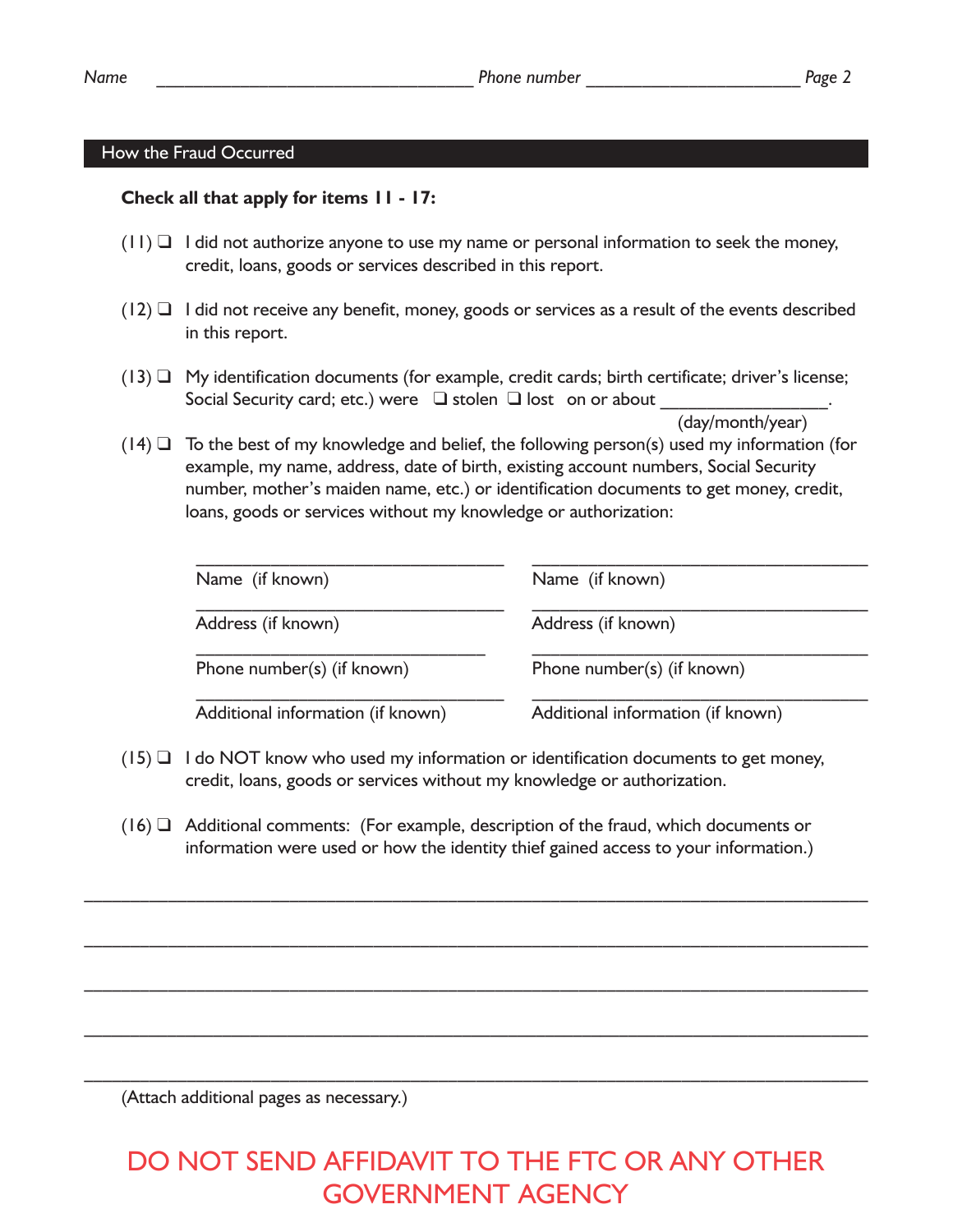### Victim's Law Enforcement Actions

- (17) (check one)  $I \square$  am  $\square$  am not willing to assist in the prosecution of the person(s) who committed this fraud.
- (18) (check one)  $I \square$  am  $\square$  am not authorizing the release of this information to law enforcement for the purpose of assisting them in the investigation and prosecution of the person(s) who committed this fraud.
- (19) (check all that apply)  $\Box$  have  $\Box$  have not reported the events described in this affidavit to the police or other law enforcement agency. The police  $\Box$  did  $\Box$  did not write a report. *In the event you have contacted the police or other law enforcement agency, please complete the following:*

| (Agency $#I$ )   | (Officer/Agency personnel taking report) |  |  |
|------------------|------------------------------------------|--|--|
| (Date of report) | (Report number, if any)                  |  |  |
| (Phone number)   | (email address, if any)                  |  |  |
| (Agency $#2$ )   | (Officer/Agency personnel taking report) |  |  |
| (Date of report) | (Report number, if any)                  |  |  |
| (Phone number)   | (email address, if any)                  |  |  |

#### Documentation Checklist

Please indicate the supporting documentation you are able to provide to the companies you plan to notify. Attach copies (NOT originals) to the affidavit before sending it to the companies.

- $(20)$   $\Box$  A copy of a valid government-issued photo-identification card (for example, your driver's license, state-issued ID card or your passport). If you are under 16 and don't have a photo-ID, you may submit a copy of your birth certificate or a copy of your official school records showing your enrollment and place of residence.
- $(21)$   $\Box$  Proof of residency during the time the disputed bill occurred, the loan was made or the other event took place (for example, a rental/lease agreement in your name, a copy of a utility bill or a copy of an insurance bill).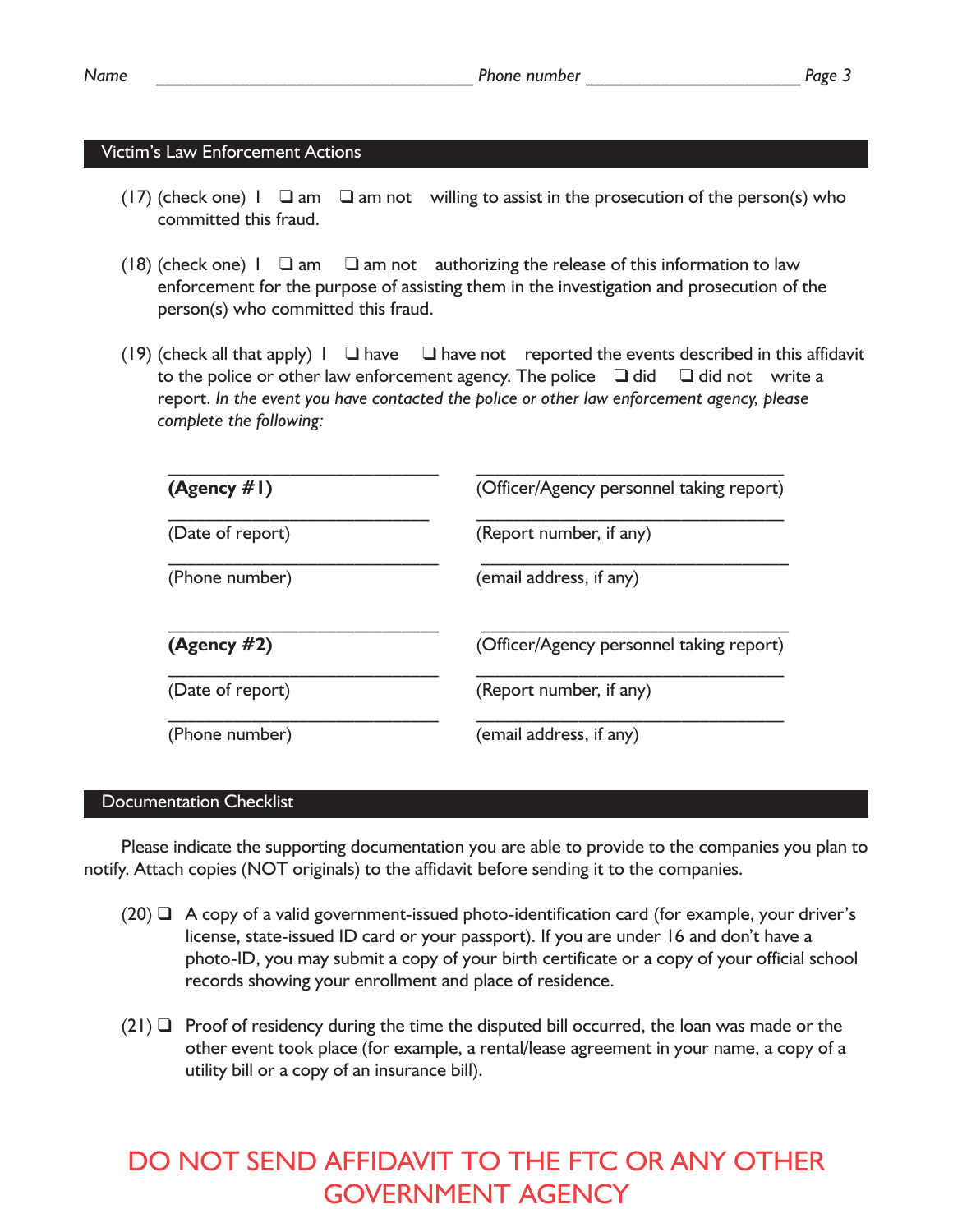$(22)$   $\Box$  A copy of the report you filed with the police or sheriff's department. If you are unable to obtain a report or report number from the police, please indicate that in Item 19. Some companies only need the report number, not a copy of the report. You may want to check with each company.

#### **Signature**

I certify that, to the best of my knowledge and belief, all the information on and attached to this affidavit is true, correct, and complete and made in good faith. I also understand that is affidavit or the information it contains may be made available to federal, state, and/or local law enforcement agencies for such action within their jurisdiction as they deem appropriate. I understand that knowingly making any false or fraudulent statement or representation to the government may constitute a violation of 18 U.S.C. §1001 or other federal, state, or local criminal statutes, and may result in imposition of a fine or imprisonment or both.

 $\mathcal{L}_\text{max} = \frac{1}{2} \sum_{i=1}^n \mathcal{L}_\text{max}(\mathbf{z}_i - \mathbf{z}_i)$ 

(signature) (date signed)

(Notary)

*[Check with each company. Creditors sometimes require notarization. If they do not, please have one witness (non-relative) sign below that you completed and signed this affidavit.]*

**Witness:**

(signature) (signature) (printed name)

(date) (date) (telephone number)

# DO NOT SEND AFFIDAVIT TO THE FTC OR ANY OTHER GOVERNMENT AGENCY

 $\_$  , and the state of the state of the state of the state of the state of the state of the state of the state of the state of the state of the state of the state of the state of the state of the state of the state of the

 $\mathcal{L}_\text{max} = \frac{1}{2} \sum_{i=1}^n \mathcal{L}_\text{max}(\mathbf{x}_i - \mathbf{y}_i)$